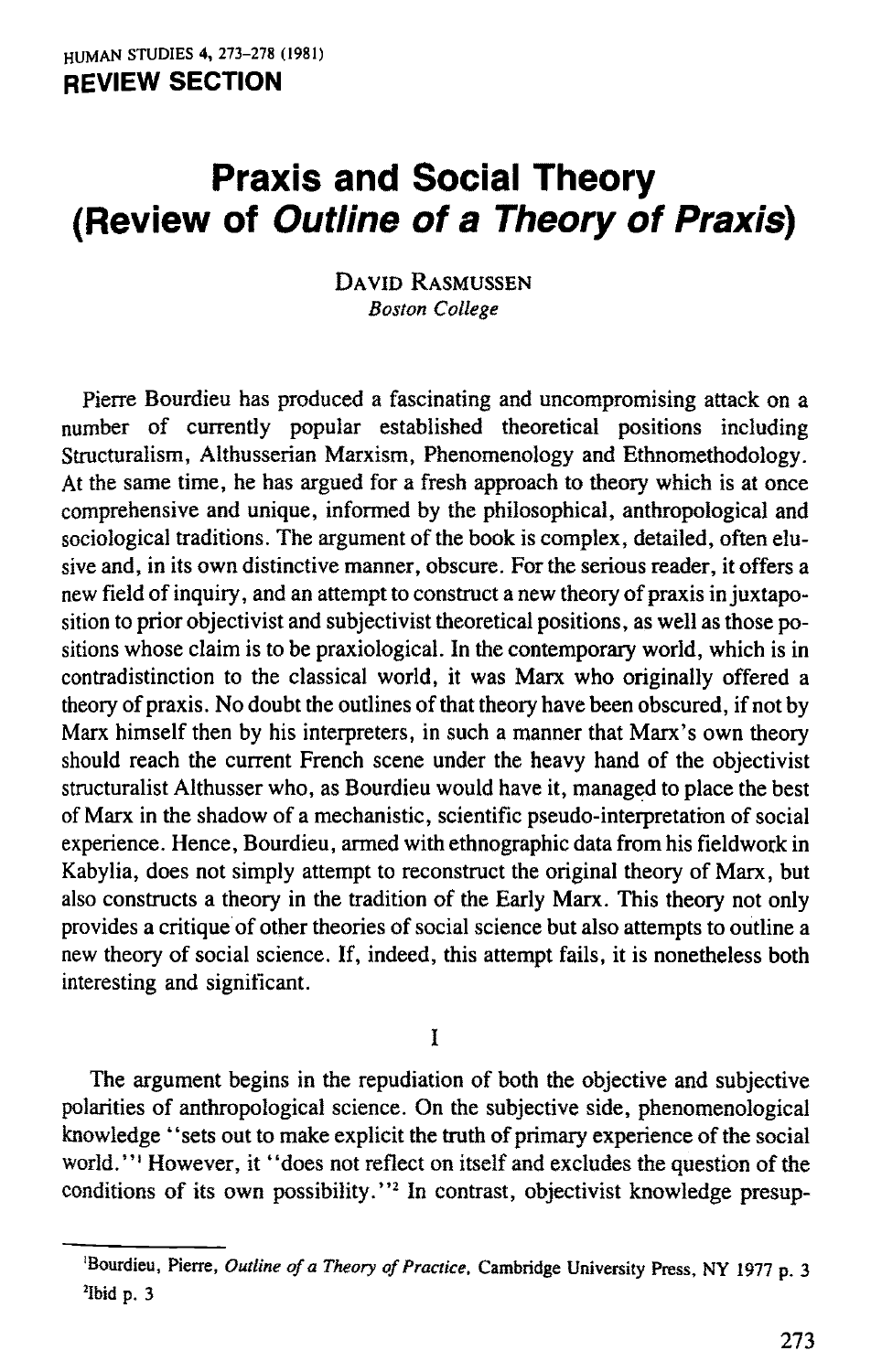poses a break with the *"doxic"* experience of the social world and, in so doing, excludes "the question of the (particular) conditions making that experience possible"<sup>3</sup>-an exclusion which allows the objectivist position to establish "both the structures of the social world and the objective truth of primary experience''<sup>4</sup> but-and this is the catch---"as experience denied *explicit* knowledge of those structures.''<sup>5</sup> Against this backdrop---the limitations of both subjectivist and objectivist knowledge--Bourdieu argues for a second break which is defined as the grasping of the "limits of objectivist knowledge" in order to illuminate "the theory of theory" and the "theory of practice inscribed (in its practical state) in this mode of knowledge."<sup>6</sup> The achievement will be "an adequate science of practices. ''7 With this in mind Bourdieu can give a tentative statement of his thesis:

The critical break with objectivist abstraction ensuing from inquiry into the conditions of possibility, and thereby, into the limits of the objective and objectifying standpoint which grasps practices from outside, as *afait accompli,* instead of constructing their generative principle by situating itself within the very movement of their accomplishment, has no other aim than to make possible a science of the *dialectical* relations between the objective structures to which the objectivist mode of knowledge gives access and the structured dispositions within which those structures are actualized and which tend to reproduce them.<sup>8</sup>

Bourdieu is careful to note that this attack on objectivist knowledge is not made in the name of a reconstruction of a subjectivist point of view-a return to "lived experience" as it were. Rather, his purpose is to set the objectivist position "on its feet" by posing the question of the conditions of a possible primary experience in such a way that the objectivist position is made manifest. The problem in this view is that objective knowledge does not make the origin of the structures of primary experience manifest but simply superimposes a scheme on that experience. The objectivist position may be said to produce a science of the social world without knowledge of the practical generation of the social world. Hence, Bourdieu's theoretical analysis incorporates a mode of apprehension which allows one to overcome the ensuing dilemma of choices between objectivism and subjectivism by inquiring into the "mode of production and function of the practical mastery which makes possible both an objectively intelligible practice and also an objectively enchanted experience of that practice.'' This can be done "if we subordinate all operations of scientific practice to a theory of practice and of practical knowledge (which has nothing to do with phenomenological reconstitution of lived experience)."<sup>10</sup>

- aIbid p. 3
- 'Ibid p. 3
- 5Ibid p. 3
- 6Ibid p. 3
- ~Ibid p. 3
- <sup>8</sup>Ibid p. 3
- **91bid p. 4**
- I°Ibid p. 4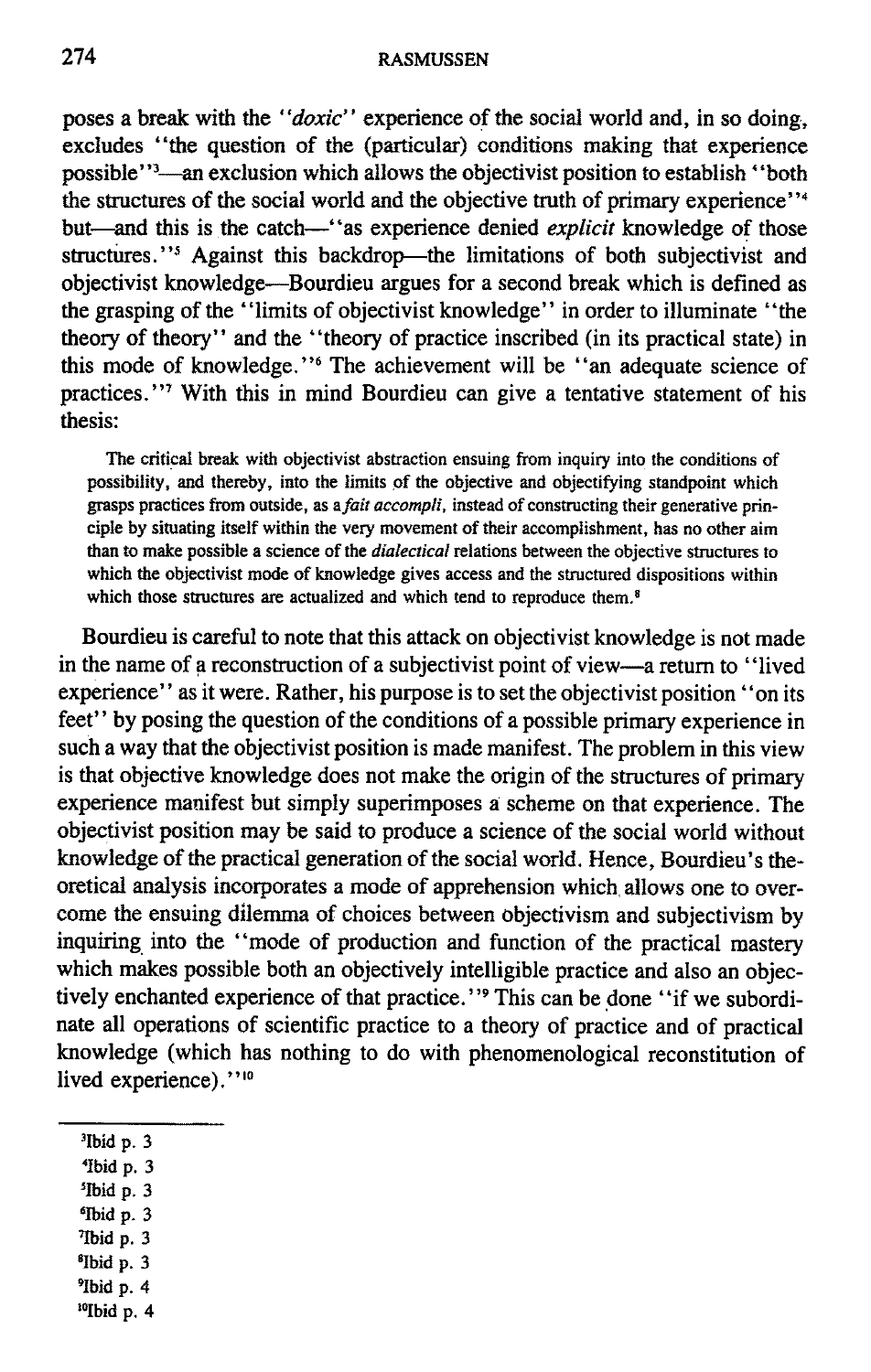All this does not give us Pierre Bourdieu's theory of practice. Rather, it provides a critical perspective on various representations of the objectivist and the subjectivist approaches to social science. If one approaches the objectivist model as used in structuralism with its various representatives, it is appropriate to exclude both the phenomenon of time, and to concentrate upon the phenomenon of rule, as in Claude Levi-Strauss. However, in contrast to Levi-Strauss in particular, and structuralism in general, Bourdieu has chosen to "substitute *strategy* for *rule* as "reintroduction of time."" Critically, "the detemporalizing effect...that science produces when it imposes on practices inscribed in the current of time, i.e. detotalized, simply by totalizing them, is never more pernicious than when exerted on practices defined by the fact that their temporal structure, direction, and rhythm are constitutive of their meaning."<sup>12</sup> But again that does not simply mean that one can revert to subjectivism. Borudieu "radically" opposes his approach to that of Schutz and Garfinkel which is characterized as an "interactionism" that reduces the constructions based on the first order constructions of the social actors. "One is entitled to undertake to give an 'account of accounts,' so long as one does not put forward one's contribution to the science of pre-scientific representation of the social world as if it were a science of the social world."<sup>13</sup> In Bourdieu's view, "only by constructing the objective structures... is one able to pose the question of the mechanisms through which the relationship is established between the structures and the practices of the representations which accompany them, instead of treating these 'thought objects' as 'reasons' or 'motives,' and making them the determining cause of practices.'' $44$ 

II

But what is praxis? The question has not yet been answered. Objectivism in its various forms fails because of a superimposition of a quasi-mechanistic set of rules upon a social situation which does not account for the origin or genesis of those rules, or for their immediate production. Equally, subjectivism fails because it takes for granted that which is subjectively produced without accounting for the objective system of production which is the condition for the production of any quasi-spontaneous action in a given social situation. Bourdieu, in order to provide the foundation necessary for his theory of praxis, creates the concept of "habitus."

In short, the habitus, the product of history, produces individual and collective practices, and hence, history, in accordance with the scheme engendered by history. The system of dispositions--a past which survives in the present and tends to perpetuate itself into the future by making itself present in the practices structured according to its principles, an internal law relaying the continuous exercise of the law of external necessities (irreducible to immediate

- "Ibid p. 9
- 121bid **p. 9**

<sup>131</sup>bid p. 21

**<sup>141</sup>bid p. 21**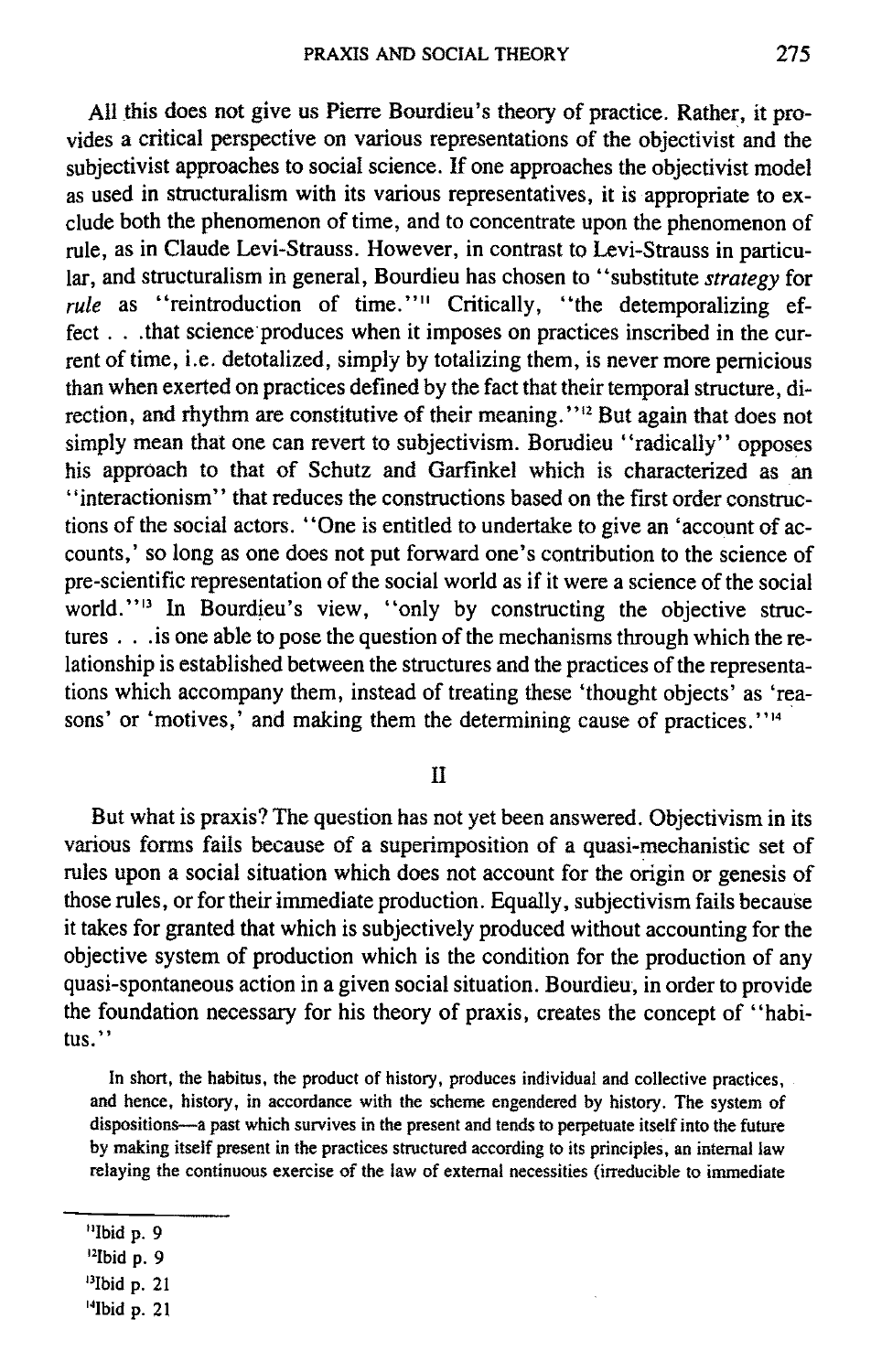conjectural restraints)—is the principle of the continuity and regularity which objectivism discerns in the social world without being able to give them a rational basis. And it is at the same time the principle of the transformations and regulated revolutions which neither the extrinsic and instantaneous determinisms of a mechanistic socialogism nor the purely internal but equally punctual determination of voluntarist or spontaneist subjectivism are capable of accounting for.<sup>15</sup>

The habitus may then be defined as that phenomenon which gives rise not only to objectivist structure but also to subjective action. In short, it is history. Bourdieu's attempt is to overcome the limitation of both objectivism and subjectivism by juxtaposing history to nature assuming that the point of departure for both positions being attacked is the assumption of certain nature (restructures which partake neither of time, nor history, nor change). The habitus is the strategy generating principle which presents the subject with a series of calculable chances associated with a system of objective possibilities. It is a universalyzing mediation dialectically conceived which not only generates a realm of objective possibilities but also the subjects who act within it. The historical point of departure for this theory of the habitus should come as no surprise for those familiar with discussions of praxis, for it is as we stated a moment ago, Marx was the original author of this theory. "With the Marx of the *Theses on Feuerbach, the* theory of practice as practice insists against positivist materialism, that the objects of knowledge are *constructed,* and against idealist intellectualism, that the principle of this construction is practical activity oriented towards practical functions."<sup>16</sup> For Bourdieu, this in turn means that the appropriate logic for analysis of human activity is not formal and mathematical, but is instead a practical logic on which symbolic systems not only depend for their intelligibility and coherence but also on their ability to be immediately transformed into practical functions which have, in fact, generated them. To perceive anthropological activity from a logical point of view is in fact to miss the point from Bourdieu's point of view. "Logical criticism inevitably misses its target: because it can only challenge the relationships consciously established between words, it cannot bring out the incoherent coherence of a discource which, springing from underlying mythic or ideological schemes, has the capacity to survive every *reductio ad absurdum*."<sup>17</sup> The habitus can equally explain, from Bourdieu's point of view, the phenomenon of power, particularly, and this is unusual, power in an archaic---predated capitalism. Hence, symbolic capital is used to apply to an economic system that which is said to be cultural as well as purely economic. Equally, there are modes of domination with an attendant division of labor, which is the primacy of work once shown to exist and become characteristic of the praxiological behavior of the pre-capitalist societies. Symbolic capital becomes the basis for accumulation, and perhaps its

<sup>&</sup>lt;sup>15</sup>Ibid p. 82

 $16$ Ibid p. 96

<sup>17</sup>Ibid p. 188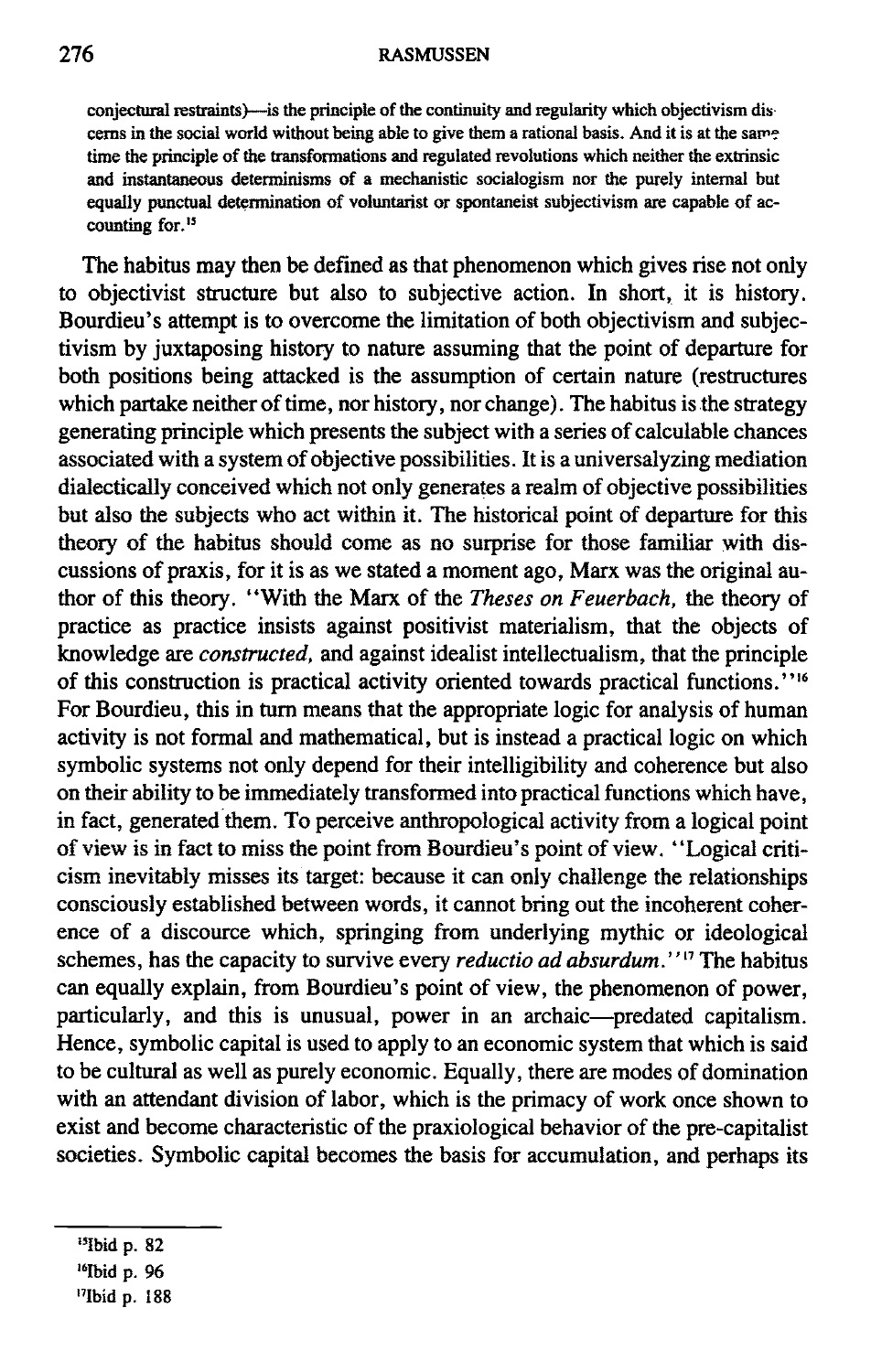most valuable form in societies which are not yet capitalized. Equally, as domination is said to emerge from direct usage of capital in modem society, so in premodem society was domination said to result from the symbolic and cultural forms of capital.

As I stated at the outset, Bourdieu's *Outline of a Theory of Practice* is an innovative and unique book which attempts to overcome the fundamental distinction that exists in social science between theory and praxis. It is unique because it attempts, in an original manner, to carry out the insight of Marx, first expressed fully in 1845, that both materialism and idealism are falsifications of the reality of human experience which can only be overcome by a praxiological theory. Bourdieu attempts to carry on that insight to deepen it, as it were, by updating the criticism to forms that are both idealistic and objectivistic, and which dominate theory in contemporary social science. Hence, his profound insight that a critique of objectivism is not *ipso-facto* is a reestablishment of subjectivism. Simultaneously, it is clear that an endorsement of Marxism is not an endorsement of all its more current manifestations. That is to say that, as a theory, structural Marxism is as non-praxiological as other orthodox "scientific" approaches to the social sciences. Finally, his theory of the "habitus" is a distinct addition to the theory of praxis in its original form, and in this writer's judgement, adds an originary element to the theory of praxis.

However, the book is not without limitations. The very attempt to outline a theory of praxis, given the history of that enterprise in modem social thought, requires more clarification and foundational work than Bourdieu's book presents. Bourdieu's own strategy is to go beyond objectivism and to put it on its feet, as it were, by rescuing it from its materialist foundations and placing in it the context of a praxiological orientation. In so doing, his attempts to avoid the pitfalls of subjectivism are admirable. However, and this is a problem, in order for a praxiological theory to work it is necessary to construct an appropriate anthropological theory of human interaction to account for the interaction of subjects and their intersubjecrive relations. I do not suggest that this is an easy task. How are phenomena generated praxiologically? In order to answer that question, it is necessary to reconstruct the 1844–1845 discussions of praxiological theory more fully than Bourdieu has done. It was precisely on the basis of a reconstructed anthropology that Marx was able to develop his theory of praxis in the first place. However, this is not the occasion to review that discussion. Suffice it to state that Marx was able to write the famous first thesis of the text on Hegel which appeared in the Manuscripts of 1844. There, Marx constructs his own anthropology, the concept of a human being who is composed of need and instinct, which requires another for its actualization. No doubt Marx is here freeing himself from the limitations of an idealist position with its attendant notion of an "abstract individual." However, the emphasis of the text is on the actualization of the human subject, the very problem